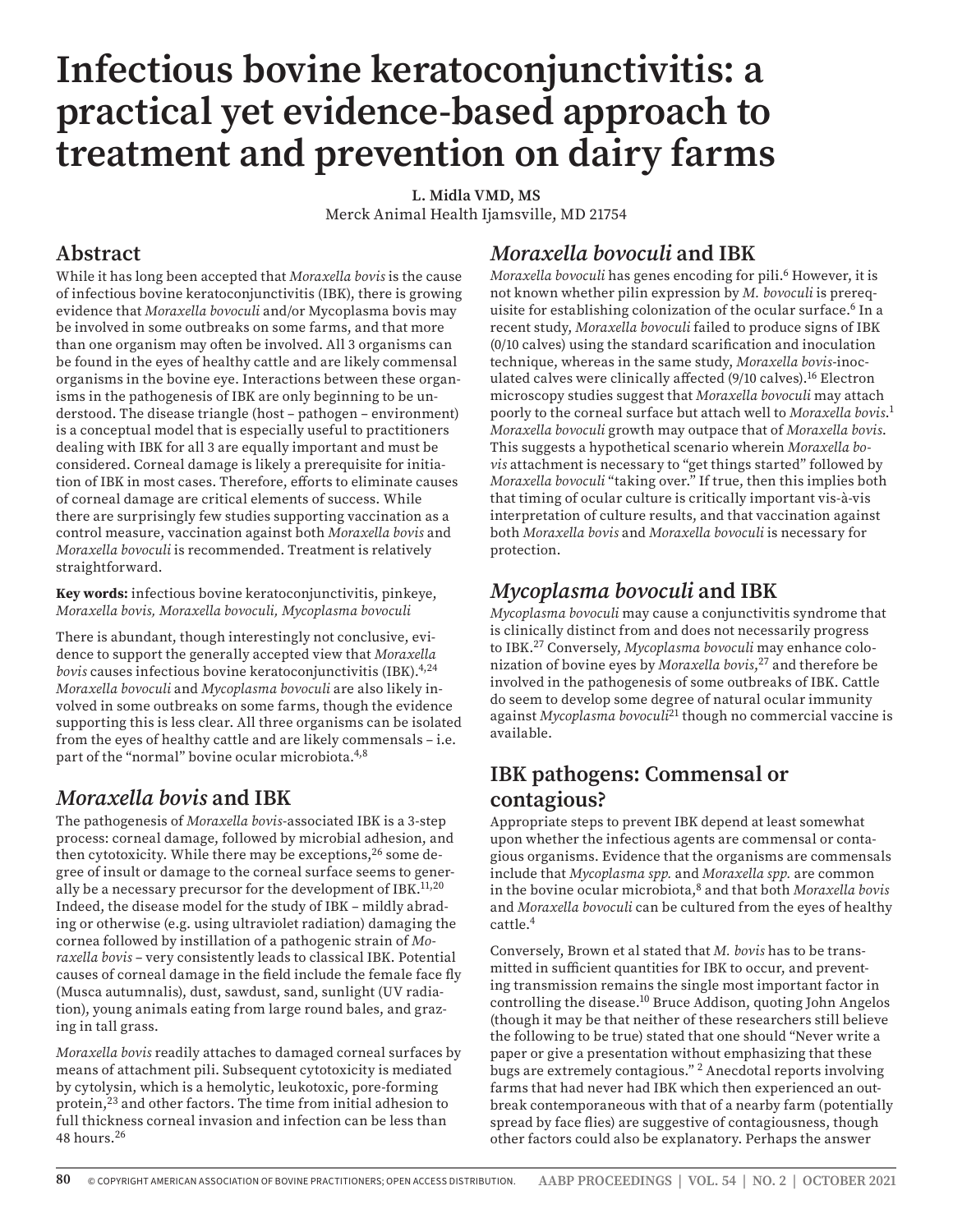lies somewhere in between, i.e. that pathogenic variants could arise within commensal populations, and then be spread in a contagious manner.

## **IBK Prevention – environment**

The disease triangle (host – pathogen – environment) is applicable to pinkeye – see Figure 1. The disease triangle is like a 3-legged stool – if any one of the legs fails, then the stool fails. Every popular press article ever written on IBK in beef cattle contains the words "control flies and clip pastures". Most of us speed past that and hope the article will suggest some new easy fix. However, given that corneal damage is generally a necessary first step in the pathogenesis of IBK, environment should not be overlooked. Careful investigation can reveal environmental causes of corneal damage. The following examples are from the author's experience.

On an extensive corral-based calf ranch in southwest U.S., the herdsman was complaining of an ongoing IBK problem. As we spoke, scraping and hauling of manure from a pen nearly half a mile away was occurring and approximately one truck per minute was driving on the dirt road along the western border of the facility. As I visited with the herdsman my eyes were stinging from the dust. The herdsman stated that even when pens were not being scraped that the road was heavily travelled.

During a visit to a northeastern heifer raiser in a converted free-stall barn, the barn was being bedded with sawdust from a mechanical "shooter". The owner wanted to go outside of the barn to continue our conversation regarding ongoing IBK. After asking him to remain during the process and experience the eye irritation, it was relatively easy to convince him to use a different bedding method.

On a dairy farm just east of one of the Great Lakes where heifers were consistently breaking with IBK at 5 months of age after entering "the barn on the hilltop" that was bedded with fine sand, I suggested to the owner that irritation from wind-blown sand might be part of the problem. Later, I was visiting with the herd veterinarian regarding the issue and he said: "Yeah, I hate going up there. My eyes always hurt after going in that barn."

Finally, on a dairy farm in the Midwest where they housed heifers from 60 to 150 days of age in an open-fronted barn where the feed rail faced due east, heifers consistently broke with IBK at about 120 to 150 days of age. Feed was delivered to this barn once per day at about daybreak. Thus, every day heifers were looking directly into the rising sun as they ate. Remember, UV light is one of the mechanisms of inducing corneal damage in the IBK disease model. Asking the owner to remove his hat and look east for more than even one minute was revelatory.

Environmental modifications are often difficult, but difficult is not the same as impossible.

Female face flies swarm around the muzzle and eyes of cattle and feed on ocular and other secretions. These flies have sharp microscopic mouthparts that they use to irritate ocular tissues to stimulate tear production.22 This irritation/damage can be sufficient to allow *Moraxella bovis* to attach to the cornea.

If one accepts the hypothesis that a particularly pathogenic variant of an IBK pathogen is important (i.e. that the pathogen is contagious), then fly control is also important from the standpoint of limiting entry of pathogens to an operation as well as control of spread within it. *Moraxella bovis* can be recovered from the gut of face flies and they regurgitate *Moraxella bovis* while feeding on eye secretions.<sup>22</sup> Face flies are strong flyers

and can travel several miles to find a host and/or food source.<sup>9</sup> Regardless of whether transmission of IBK pathogens from animal-to-animal or farm-to-farm is important, the damage to the cornea caused by Musca autumnalis makes control of this pest critical toward preventing IBK.

# **IBK prevention – host**

Assuming that nutrition (protein, energy, vitamin and mineral) is adequate and that animals are not exposed to inordinate stressors, increasing resistance via vaccination is the main host intervention. IBK can sometimes affect animals at an age  $( $3$$ months) when maternally derived antibody can interfere with vaccination. Vaccination of pregnant cows prior to parturition is a commonly used method to provide protection to calves in the face of maternal antibody, and that has been shown to at least provide some protection against IBK in calves.<sup>7</sup>

Most *Moraxella bovis* vaccines are directed against the attachment pili. Unfortunately, *Moraxella bovis* can and does switch surface pili, and antibody pressure can induce pilus switching<sup>18</sup> leading to apparent vaccine failure. An obvious solution would thus be to build a vaccine containing many different pili/pilus epitopes. However, the inclusion of "too many" different pili would likely lead to antigenic competition.<sup>23</sup> That is, the immune system would "see" so many antigens that it would only respond to some. How many is too many is not yet well-defined.

A recent review<sup>22</sup> concluded "there is no evidence that vaccines against infectious bovine keratoconjunctivitis are effective in the field." However, that statement was based upon only 2 studies, one of which was quite small, and the other did not include a booster. If one accepts the hypothesis that *Moraxella bovis* and *Moraxella bovoculi* are commonly co-involved in the pathogenesis of IBK, then perhaps it may be that vaccination against both is necessary to achieve clinical efficacy in the field.

### **IBK treatment**

The goals of IBK treatment should be to improve animal welfare (it is not unreasonable to assume that calves with IBK are experiencing pain), decrease disease severity, shorten disease duration, and decrease the fraction of animals with permanent corneal damage. There is little to no evidence to support the use of topical treatments, palpebral or bulbar subconjunctival antimicrobial injections, palpebral subconjunctival injection of both an antimicrobial and a corticosteroid, eye patches, or third eyelid flaps (tarsorrhaphy). Indeed, many of these interventions have been studied and shown to not be efficacious.3,25 Furthermore, a 1ml (300,000 units) subconjunctival injection of procaine penicillin G was shown to lead to detectable penicillin in the milk of treated lactating dairy cows for up to 22 hours post-injection.19

200 mg/mL oxytetracycline is labeled for the treatment of IBK and has been shown to be effective.<sup>14</sup> Elimination of ocular *Moraxella bovis* infection probably depends more on reaching therapeutic drug concentrations in the infected ocular tissues than in tears<sup>15</sup> and oxytetracycline is selectively concentrated in ocular tissues including the epithelium of the conjunctiva and lacrimal gland ductules, reaching concentrations in each tissue that exceed those in serum.15 Based upon the preceding, practitioners should have strong evidence of antimicrobial resistance or lack of efficacy of oxytetracycline prior to considering alternatives.

Tulathromycin is also labelled for the treatment of IBK and has been shown to be effective.17 Florfenicol has been shown to be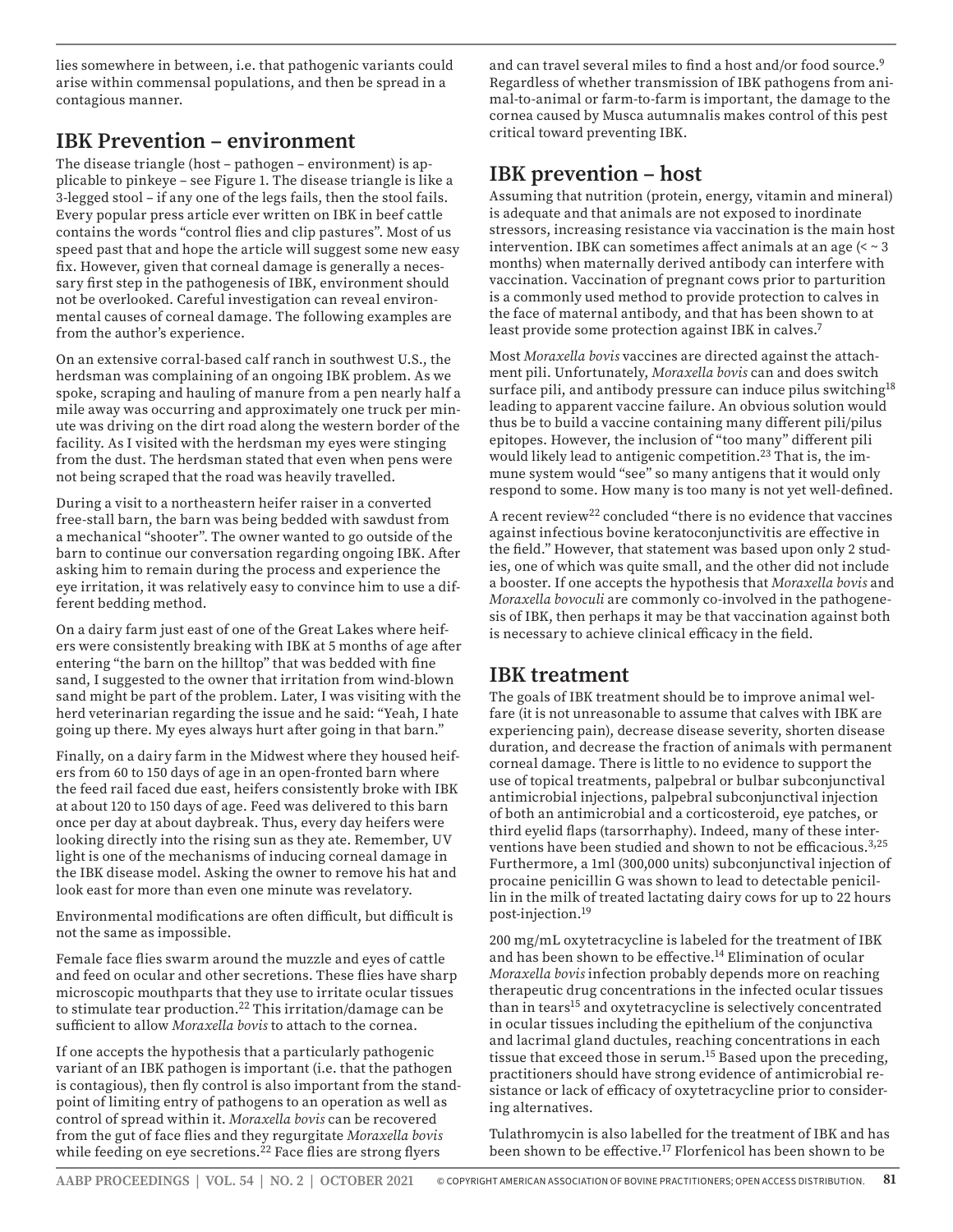

effective 5,12 and is labelled for IBK in Canada, but not the U.S. Similarly, ceftiofur efficacy has been demonstrated<sup>13</sup> but ceftiofur is not labelled for IBK in the U.S.

### **Conclusion**

While much is known about the pathogenesis, prevention and treatment of IBK, there is still much to learn. Practitioners should consider host, environmental and pathogen factors with equal regard when designing prevention programs.

#### **References**

1. Addison B. Progressive Dairy Canada April 2019; 73-74. **https://www.progressivedairycanada.com/magazine/**2019. Accessed Sep 29, 2021.

2. Addison B. Personal Communication April 5, 2019.

3. Allen LJ, George LW, Willits NH. Effect of penicillin or penicillin and dexamethasone in cattle with infectious bovine keratoconjunctivitis. *JAVMA* 1995; 206:1200-1203.

4. Angelos JA. Infectious Bovine Keratoconjunctivitis (Pinkeye). *Vet Clin Food Anim* 2015 31:61-79.

5. Angelos JA, Dueger EL, George LW, et al. Efficacy of florfenicol for treatment of naturally occurring infectious bovine keratoconjunctivitis. *JAVMA* 2000; 216:62-64.

6. Angelos JA, Clothier KA, Agulto RL, et al. Relatedness of type IV pilin PilA amongst geographically diverse Moraxella bovoculi isolated from cattle with infectious bovine keratoconjunctivitis. *J Med Micro* 2021; 70:1-12.

7. Angelos JA, Elizalde P, Griebel P. Bovine Immune Responses to Moraxella bovis and Moraxella bovoculi Following Vaccination and Natural or Experimental Infections. *Vet Clin Food Anim* 2021; 37:253–266.

8. Bartenslager AC, Althuge ND, Loy JD, et al. Longitudinal assessment of the bovine ocular bacterial community dynamics in calves. *Animal Microbiome* 2021; 3:1-16.

9. Boxler DJ. The Face Fly. Univ Neb Pub G1204. **https://entomology.unl.edu/livestock/facefly.pdf** Accessed Sep 29, 2021.

10. Brown MH, Brightman AH, Fenwick BW, Rider MA. Infectious Bovine Keratoconjunctivitis: A Review. *J Vet Intern Med* 1998; 12:259-266.

11. DeBower D, Thompson JR. Infectious Bovine Keratoconjunctivitis. *IA State U Vet* 1997; 59: 20-24.

12. Dueger EL, Angelos JA, Cosgrove S et al. Efficacy of florfenicol in the treatment of experimentally induced infectious bovine keratoconjunctivitis. *AJVR* 1999; 60:960-964.

13. Dueger EL, George LW, Angelos JA et al. Efficacy of a longacting formulation of ceftiofur crystalline-free acid for the treatment of naturally occurring infectious bovine keratoconjunctivitis. *AJVR* 2004; 65:1185-1188.